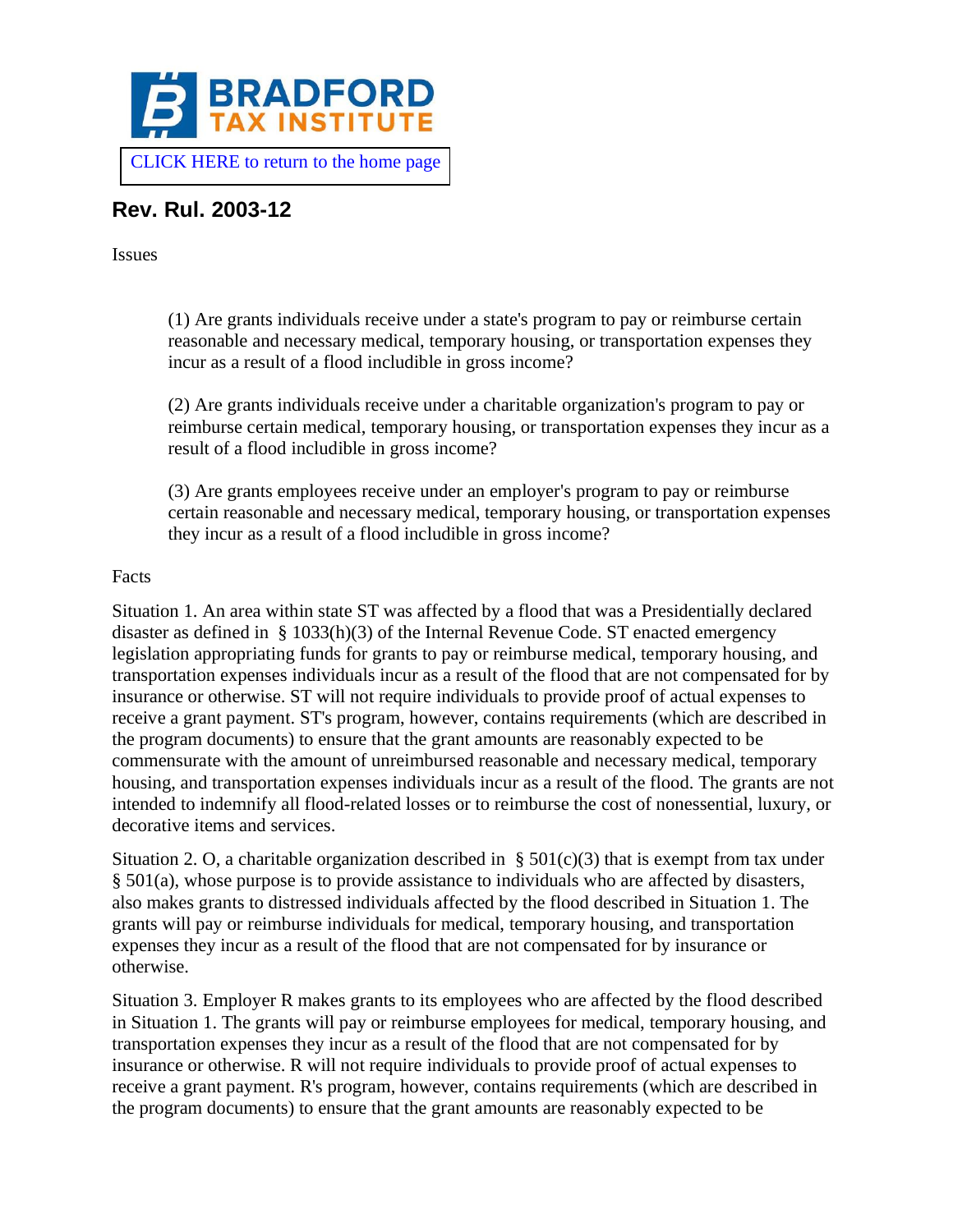commensurate with the amount of unreimbursed reasonable and necessary medical, temporary housing, and transportation expenses R's employees incur as a result of the flood. The grants are not intended to indemnify all flood-related losses or to reimburse the cost of nonessential, luxury, or decorative items and services. The grants are available to all employees regardless of length or type of service with R.

# Law And Analysis

Section 61(a) provides that, except as otherwise provided by law, gross income means all income from whatever source derived. Rev. Rul. 131, 1953-2 C.B. 112, concludes, in part, that certain payments by an employer to its employees for the purpose of helping the employees defray costs they incurred from personal injury and property loss resulting from a tornado do not come within the concept of gross income to the employees under the predecessor of  $\S$  61 because the payments are gratuitous, measured solely by need, not related to services rendered, and designed to place the employees in about the same economic position as they were before the tornado. In 1955, the Supreme Court of the United States held that Congress intended under § 61 to tax all gains or undeniable accessions to wealth, clearly realized, over which taxpayers have complete dominion. Commissioner v. Glenshaw Glass Co., 348 U.S. 426 [47 AFTR 162] (1955), 1955-1 C.B. 207.

The Internal Revenue Service has concluded that payments made by governmental units under legislatively provided social benefit programs for the promotion of the general welfare (i.e., based on need) are not includible in the gross income of the recipients of the payments ("general welfare exclusion"). For example, Rev. Rul. 98-19, 1998-1 C.B. 840, concludes that a relocation payment, authorized by the Housing and Community Development Act of 1974 and funded under the 1997 Emergency Supplemental Appropriations Act for Recovery From Natural Disasters, made by a local jurisdiction to an individual moving from a flood-damaged residence to another residence, is not includible in the individual's gross income. Likewise, Rev. Rul. 76- 144, 1976-1 C.B. 17, concludes that grants received under the Disaster Relief Act of 1974 by individuals unable to meet necessary expenses or serious needs as a result of a disaster are in the interest of general welfare and are not includible in the recipients' gross income.

Section 102(a) provides that the value of property acquired by gift is excluded from gross income. Under § 102(a) a gift "must proceed from a 'detached and disinterested generosity,' ... 'out of affection, respect, admiration, charity or like impulses.'" Commissioner v. Duberstein, 363 U.S. 278, 285 [5 AFTR 2d 1626] (1960), 1960-2 C.B. 428, 431. In general, a payment made by a charity to an individual that responds to the individual's needs, and does not proceed from any moral or legal duty, is motivated by detached and disinterested generosity. Rev. Rul. 99-44, 1999-2 C.B. 549. Section 102(c) provides that § 102(a) shall not exclude from gross income any amount transferred by or for an employer to, or for the benefit of, an employee. Governmental grants in response to a disaster generally do not qualify as gifts because the government's intent in making the payments proceeds from its duty to relieve the hardship caused by the disaster. Kroon v. United States, Civ. No. A-90-71 [34 AFTR 2d 74-5531] (D. Alaska 1974).

The Victims of Terrorism Tax Relief Act of 2001, Pub. L. No. 107-134, 115 Stat. 2427 (2001), added § 139 to the Code. Section 139(a) provides that gross income does not include any amount received by an individual as a qualified disaster relief payment.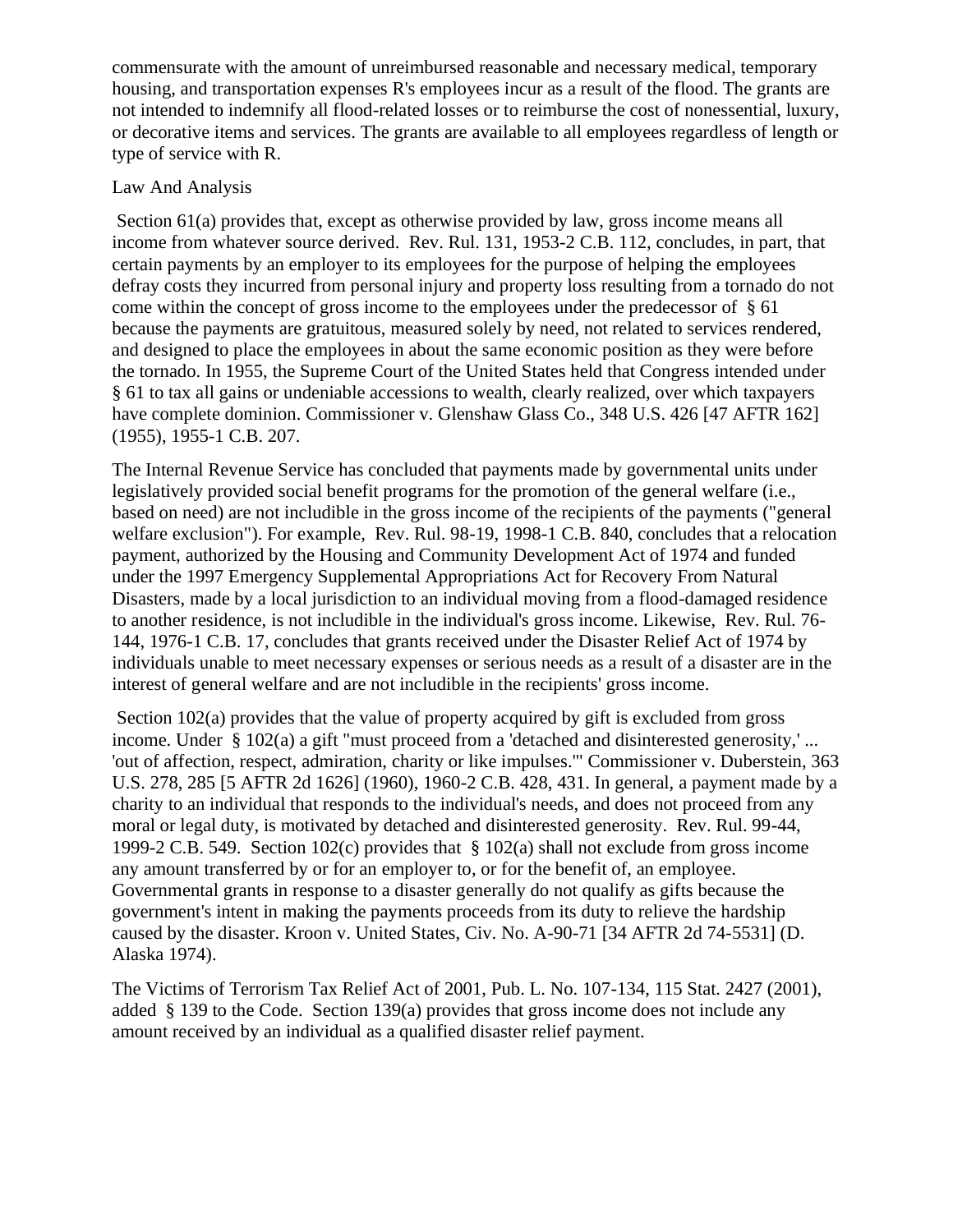Section 139(b) provides, in part, that the term "qualified disaster relief payment" means any amount paid to or for the benefit of an individual:

(1) to reimburse or pay reasonable and necessary personal, family, living, or funeral expenses incurred as a result of a qualified disaster  $(\S 139(b)(1))$ ;

(2) to reimburse or pay reasonable and necessary expenses incurred for the repair or rehabilitation of a personal residence or repair or replacement of its contents to the extent that the need for such repair, rehabilitation, or replacement, is attributable to a qualified disaster ( $\S$  139(b)(2)); or

(3) by a Federal, State, or local government, or agency or instrumentality thereof, in connection with a qualified disaster in order to promote the general welfare ( §  $139(b)(4)$ ).

Thus, § 139(b)(4) codifies (but does not supplant) the administrative general welfare exclusion with respect to certain disaster relief payments to individuals. Section 139(b) also provides that the exclusion from income applies only to the extent any expense compensated by such payment is not otherwise compensated for by insurance or otherwise.

Section 139(c) provides that the term "qualified disaster" means:

(1) a disaster that results from a terroristic or military action (as defined in  $\S 692(c)(2)$ );

(2) a Presidentially declared disaster as defined in  $\S$  1033(h)(3) (generally, a disaster in an area that has been subsequently determined by the President to warrant federal assistance under the Disaster Relief and Emergency Assistance Act);

(3) a disaster resulting from any event that the Secretary determines to be of a catastrophic nature; or

(4) with respect to amounts described in § 139(b)(4), a disaster that is determined by an applicable Federal, State, or local authority (as determined by the Secretary) to warrant assistance from the Federal, State, or local government or an agency or instrumentality thereof.

Because "of the extraordinary circumstances surrounding a qualified disaster, it is anticipated that individuals will not be required to account for actual expenses in order to qualify for the [ § 139] exclusion, provided that the amount of the payments can be reasonably expected to be commensurate with the expenses incurred." Joint Committee on Taxation Staff, Technical Explanation of the "Victims of Terrorism Tax Relief Act of 2001," as Passed by the House and Senate on December 20, 2001, 107th Cong., 1st Sess. 16 (2001). As under § 139, the Service will not require individuals to account for actual disaster-related expenses for governmental payments to qualify under the administrative general welfare exclusion if the amount of the payments is reasonably expected to be commensurate with the expenses incurred.

The grants that individuals receive from ST, O, and R, and the payments that the employees receive from their employer in Rev. Rul. 131, are accessions to wealth clearly realized over which the recipients have complete dominion, and therefore come within the concept of gross income under § 61 as described in Glenshaw Glass. Thus, these amounts are included in gross income unless specifically excluded by another provision of law. Accordingly, Rev. Rul. 131 is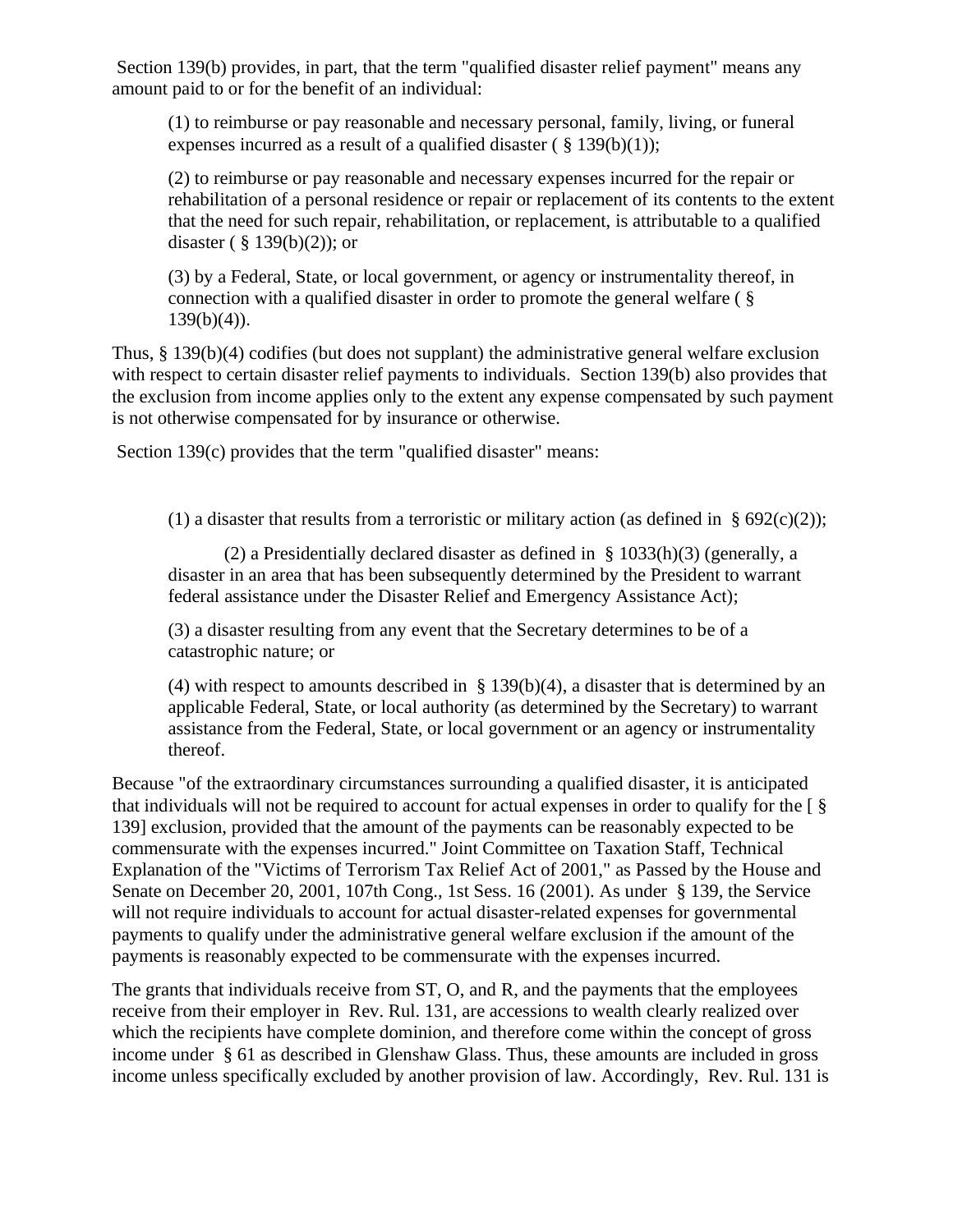modified to the extent that it holds that the payments received by the employees from their employer do not come within the concept of gross income.

In Situation 1, the grants made by ST are reasonably expected to be commensurate with the unreimbursed reasonable and necessary medical, temporary housing, or transportation expenses individuals incur as a result of the flood. These expenses are personal, living, or family expenses within the meaning of § 139. Moreover, they are paid to compensate individuals for expenses that are not compensated for by insurance or otherwise. Thus, the grants are in the nature of general welfare and are, therefore, excluded from the recipients' gross income under the general welfare exclusion. The payments also qualify for exclusion from gross income under § 139. Because ST's intent in making the grants proceeds from its duty to relieve the hardship caused by the disaster, not from a detached and disinterested generosity, the grants made by ST do not qualify for exclusion from income as gifts under § 102.

In Situation 2, the grants made by O are designed to help distressed individuals with unreimbursed medical, temporary housing, or transportation expenses they incur as a result of the flood. Under these facts, O's grants are made out of detached and disinterested generosity rather than to fulfill any moral or legal duty. Thus, the grants are excluded from the gross income of the recipients as gifts under § 102. Because payments by non-governmental entities are not considered payments for the general welfare, the grants made by O are not excluded from the recipients' gross income under the general welfare exclusion. Rev. Rul. 82-106, 1982-1 C.B. 16. It is not necessary to reach the question of whether § 139 applies to the grants.

In Situation 3, the grants made by R to its employees do not qualify as gifts under § 102. Also, because payments by non-governmental entities are not considered payments for the general welfare, the grants made by R are not excluded from the recipients' gross income under the general welfare exclusion. The grants, however, are reasonably expected to be commensurate with the unreimbursed reasonable and necessary personal, living, or family expenses that R's employees incur as a result of a flood that is a qualified disaster as defined in § 139(c). Moreover, they are paid to compensate individuals for expenses that are not compensated for by insurance or otherwise. Therefore, R's grants are qualified disaster relief payments that are excluded from the gross income of R's employees under § 139. Similar to the grants in Situation 3, the payments made by the employer described in Rev. Rul. 131 do not qualify as gifts under § 102 and are not excluded from the employees' gross income under the general welfare exclusion. Whether the payments described in Rev. Rul. 131 are included in an employee's gross income depends on whether the payments qualify for exclusion under § 139.

## Holdings

Under the facts of this ruling:

(1) Payments individuals receive under a state's program to pay or reimburse unreimbursed reasonable and necessary medical, temporary housing, or transportation expenses they incur as a result of a flood are excluded from gross income under the general welfare exclusion. Such payments also qualify for exclusion under § 139.

(2) Payments that individuals receive under a charitable organization's program to pay or reimburse unreimbursed medical, temporary housing, or transportation expenses they incur as a result of a flood are excluded from gross income under § 102. (3) Payments that employees receive under an employer's program to pay or reimburse unreimbursed